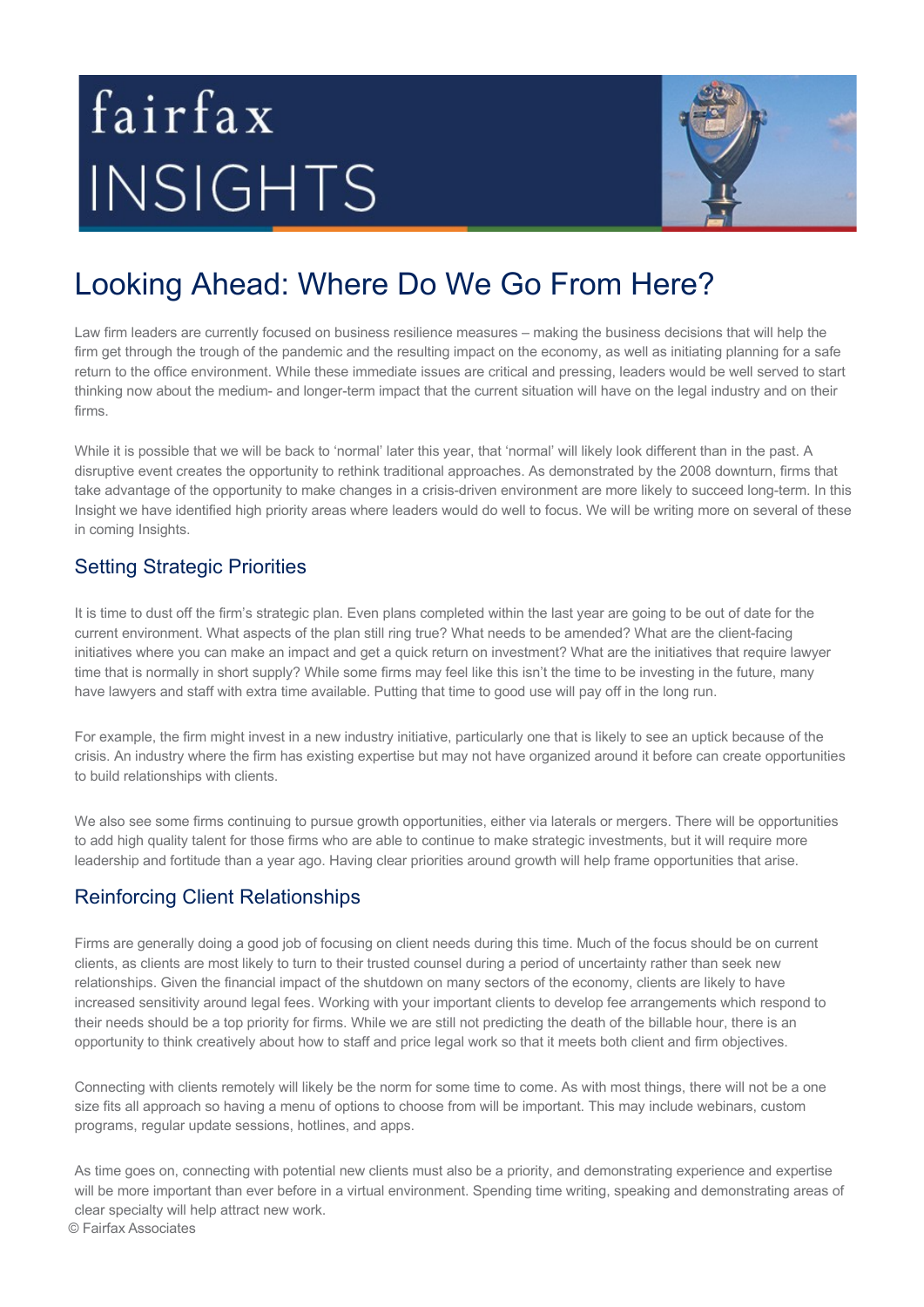# Fairfax INSIGHTS

#### Advance of Flexible Work Arrangements

One clear outcome of the great remote work experiment is a realization that remote working can be productive and effective for many. Many firms were already allowing limited remote work before the pandemic. While some lawyers and staff will be excited to return to the office, others will prefer to continue with remote working. Firms that embrace elements of remote and flexible work will improve attraction and retention of talent, particularly among working parents.

How will you incorporate remote work into your firm? Will it be encouraged or just tolerated? It is important to be clear about what the policies will be, what the expectations will be, and what home office support might be provided. It is also important to think about how the firm will effectively blend teams comprised of some members working remotely and other members working in the office.

#### Rethinking Operational Support and Office Requirements

On a related point, this remote working experiment has shown that expensive offices may not be critical to providing legal services. For law firms, rent and related occupancy costs are the largest expense category outside of people. A number of firms are already considering ways to reduce their physical office footprint, particularly in light of the relatively successful move to a remote working environment. While existing leases may prevent immediate reductions in office space, over the longer term, there is potential to reduce overall space commitments, increase hoteling space, and potentially use less expensive space out of the downtown core. To the extent that future public health crises may require another extended period of remote work, reducing the commitment to expensive space may be prudent.

Firms are also beginning to rethink the size and shape of the business support required for the firm. This has come into focus as firms look at how their support teams are currently being utilized. Remote working has advanced the use of technology and the ability of lawyers to be more self-sufficient. Many firms will need fewer legal administrative assistants. It is also clear that those assistants can provide support without being located directly outside someone's office door, which can advance the concept of administrative support pools or teams. It may also be time for more firms to move support teams out of expensive space, as some large firms have done, or to outsource elements of administrative functions outside providers. Ultimately as firms move to a new normal, they need to identify where they require more support, where they require less, and reshape the team accordingly.

#### Preparing for Partner Compensation Season

While it is difficult to predict what full 2020 results will look like, we expect that the profits available to distribute to partners will be down for many firms. This will undoubtedly create pressure on law firm leaders to determine how to make compensation decisions in a year of uneven and disrupted performance. Some areas of practice and industry focus continue to see ample workflow and client demand for services; however, others are experiencing a material decline. Some geographic markets are also experiencing a greater decline in production than others. Will a shortfall in profitability be shared proportionally among the partners across offices and service lines? Will the highest paid partners bear a higher share? Will it be based on individual contributions for the year? In addition, a number of firms set compensation prospectively at the beginning of the year. For partners experiencing a more significant drop off in production and revenue, will a mid-year adjustment be necessary? Thinking now about how compensation will be handled, and communicating that to partners, can help manage expectations and get in front of potential tensions which may arise from profitability pressure.

#### Affirming Core Values

Finally, now is a time to think about your firm's core values. What guided your decisions during this crisis? How did your lawyers and staff respond? Is there anything you would have done differently? What was truly important? While firms have had to make some tough decisions in recent months it has been different than the actions taken in the last downturn. While some of the differences tie to the nature of the downturn, we are observing a general shift in the thinking of firms and their clients. In 2008, the actions were principally focused on preserving partner profits. Today many firms are making decisions that recognize the broader responsibility of the firm as an institution. Thus far, firms have been cautious with layoffs, have recognized the need to provide health care benefits during a health care crisis, and partners are bearing the brunt of the compensation reductions. While it might seem a small shift to staff being asked to 'share the pain', it is a meaningful difference from a decade ago.

© Fairfax Associates